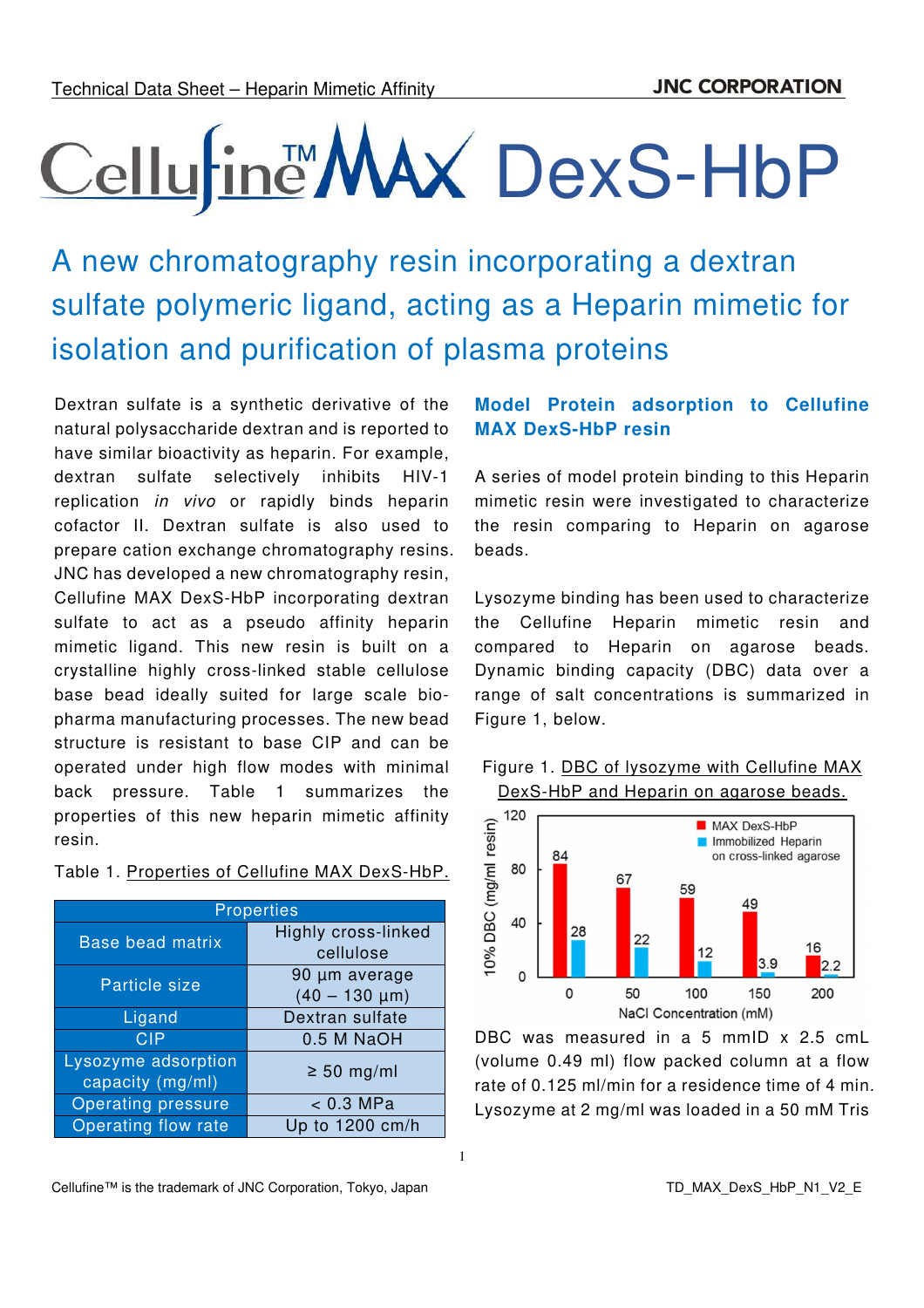#### Technical Data Sheet – Heparain Mimetic Affinity

#### **JNC CORPORATION**

HCl buffer pH 9.5 + 0, 50, 100, 150 and 200 mM NaCl.

Lactoferrin binding has also been used to characterize the Cellufine Heparin mimetic resin and compared to Heparin on agarose beads. Dynamic binding capacity (DBC) data over a range of salt concentrations is summarized in Figure 2, below.

Figure 2. DBC of Lactoferrin with Cellufine MAX DexS-HbP and Heparin on agarose beads.



DBC was measured in a 5 mmID x 2.5 cmL (volume 0.49 ml) flow packed column at a flow rate of 0.125 ml/min for a residence time of 4 min. Lactoferrin at 2 mg/ml was loaded in a 10 mM Na Phosphate buffer pH 7.5 + 0, 50, 100, 150 and 200 mM NaCl.

Polyclonal immunoglobulin (IgG) binding was investigated over a range of salt concentrations at pH 5.0 in Acetate buffer. DBC data is summarized in Figure 3, below.

|                     |  | Figure 3. DBC of Polyclonal IgG binding to |  |  |
|---------------------|--|--------------------------------------------|--|--|
| Cellufine DexS-HbP. |  |                                            |  |  |



DBC was measured in a 5 mmID x 2.5 cmL (volume 0.49 ml) flow packed column at a flow rate of 0.125 ml/min for a residence time of 4 min. Polyclonal IgG at 2 mg/ml was loaded in a 10 mM Na Acetate buffer pH 5.0 + 0, 50, 100, 150 and 200 mM NaCl. A more extensive study looking at both salt and pH variables is summarized in Table 2, below.

Table 2. DBC of Polyclonal IgG between pH 5 – 8 over a range of NaCl concentrations.

| 10% DBC Polyclonal IgG (mg/ml)    |     |     |        |
|-----------------------------------|-----|-----|--------|
| <b>NaCl Concentration</b><br>(mM) | 150 | 200 | 250    |
| pH 5.0 *a                         | 6.7 | 0.1 | ~< 0.1 |
| pH 7.0 *b                         | < 1 |     |        |
| $pH 8.0 *c$                       |     |     |        |

DBC was measured as described in Figure 3 with the polyclonal IgG (2 mg/ml) in the following buffers; a) 10 mM Acetate pH 5.0, b) 10 mM Na Phosphate buffer pH 7.0 and c) 50 mM Tris HCl buffer pH 8.0.

#### **Discussion**

Lysozyme and Lactoferrin showed significantly higher binding compared to Heparin on agarose beads. Binding  $> 45$  mg/ml was seen for both proteins at up to 150 mM NaCl. Heparin affinity has been used (see Ref. 1) as a final polishing step in the production of recombinant therapeutic human Lactoferrin. In contrast, polyclonal IgG was not adsorbed to Cellufine MAX DxS-HbP at > 150 mM NaCl concentration between pH 7 to pH 8.

Ref. 1: Choi et al Glycoconjugate J. 2008 August; 25(6): 581–593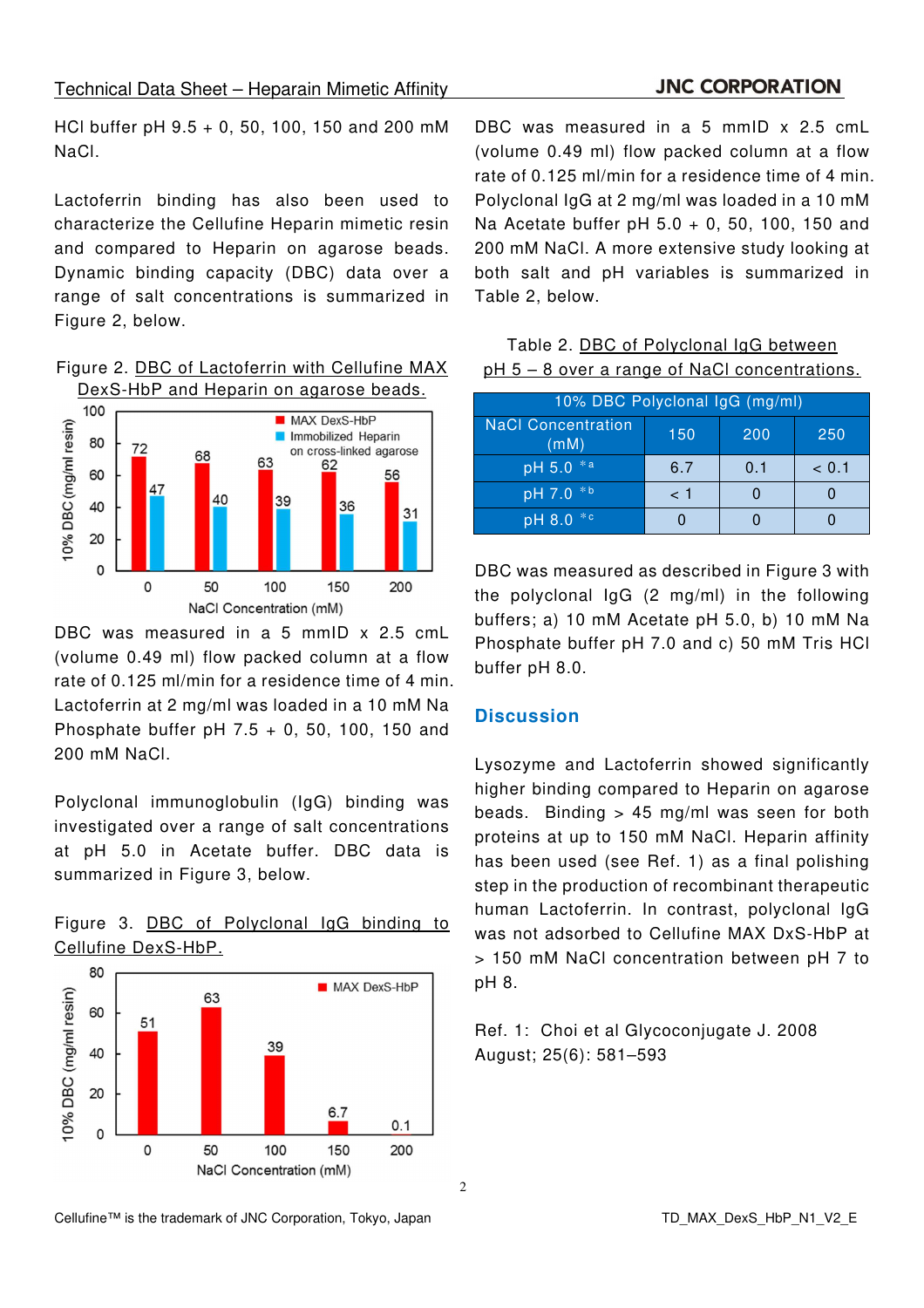## **Base Clean in Place (CIP) for multiple cycles of re-use**

The new Cellufine DexS-HbP resin showed stable 10% DBC Lysozyme binding performance at up to 150 cycles of base CIP with 0.5 M NaOH. The recovery of protein binding performance is summarized in Figure 4, below.

Figure 4. CIP by 0.5 M NaOH (10 CV) with Cellufine MAX DexS-HbP during 150 cycles of



Protein recovery after multiple cycles of base CIP was measured in a 5 mmID x 2.5 cmL (volume 0.49 ml) flow packed column at a flow rate of 0.125 ml/min for a residence time of 4 min. Lysozyme at 2 mg/ml was loaded in a Buffer A; 50 mM Tris HCl pH 9.5 + 150 mM NaCl. Retained protein was recovered by elution with Buffer B; 50 mM Tris HCl pH 9.5 + 1.0 M NaCl.

The column was then subjected to a CIP cycle as outlined in Table 3 below.

### **Discussion**

Cellufine MAX DexS-HbP shows excellent retention of lysozyme binding activity in a simulation of 150 cycles of CIP in 0.5 M NaOH.

Table 3. Base CIP Process Workflow.

| <b>Process Step</b>                                                         | <b>Flow</b><br>Velocity<br>(ml/min) | C٧ |
|-----------------------------------------------------------------------------|-------------------------------------|----|
| <b>Equilibrate with Buffer A</b><br>(50 mM Tris HCI pH 9.5<br>+ 150 mM NaCl | 0.5                                 | 10 |
| Load 2 mg/ml Lysozyme<br>in Buffer A                                        | 0.125                               | 70 |
| Wash with Buffer A                                                          | 0.5                                 | 10 |
| <b>Elution with Buffer B</b><br>(Buffer A + 1M NaCl)                        | 0.5                                 | 30 |
| Wash with buffer A                                                          | 0.5                                 | 10 |
| Base (0.5M NaOH) CIP                                                        | 0.5                                 | 10 |
| Re-equilibrate with<br><b>Buffer A</b>                                      | 0.5                                 | 10 |

## **Purification of Antithrombin III (AT III) with Cellufine MAX DexS-HbP**

Heparin affinity on Agarose has been used to purify Antithrombin III directly from bovine whole plasma (see Ref. 2) with a high degree of purity.

Ref. 2, Data file 18-1134-77 AE HiTrap Heparin HP Figure 5. GE Healthcare Biosciences AB

An Antithrombin III adsorption and elution purification workflow is summarized in Figure 5 below. The study was carried out with a 5 mmID x 2.5 cmL (0.49 ml volume) column in 100 mM Tris HCl, 10 mM Trisodium citrate buffer pH 7.4 for loading of 0.15 ml of Antithrombin III (Neuart) at 2.0 mg/ml. Material retained by Cellufine MAX DexS-HbP was eluted with a step gradient of 0.1, 0.2, 0.3, 0.4, 0.5 and 2 M NaCl in loading buffer. Elution fractions were then analyzed by SDS-PAGE under reducing conditions.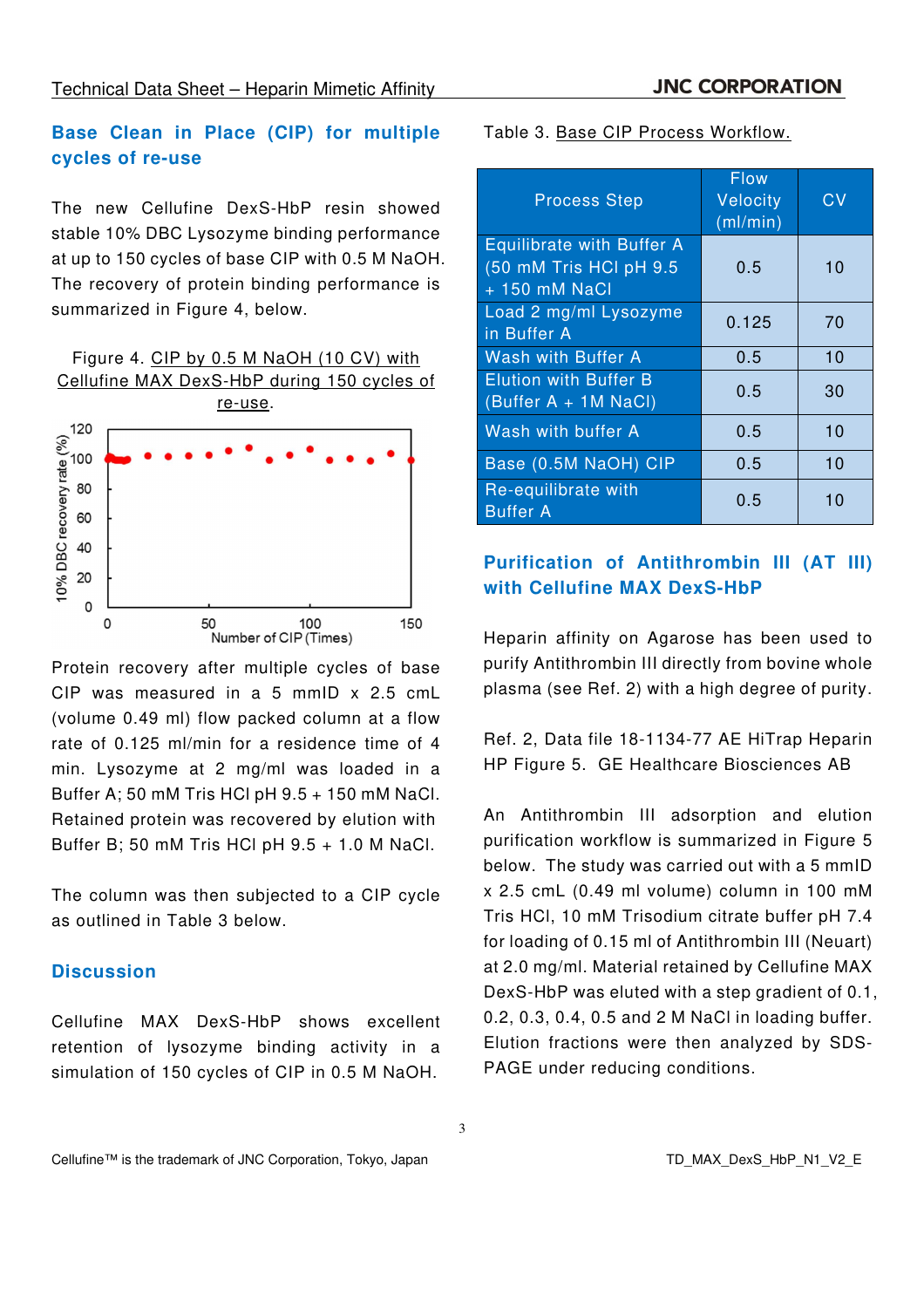Abs. 280

Figure 5. Chromatography of Antithrombin III on Cellufine MAX DexS-HbP.

180

15



Panel A. Chromatogram. **Panel B. SDS-PAGE Analysis.** 



- 1 Antithrombin III (Neuart)
- 2 Flow through (FT)
- 3 0.1 M NaCl elution step
- 4 2.0 M wash step
- M MWt. markers

## **Discussion**

Lactoferrin showed 10% DBC binding to MAX DexS-HbP > 56 mg/ml at up to 200 mM NaCl while loading at up to pH 7.5. Under the same conditions immobilized heparin showed only 31 mg/ml capacity. In both case their capacities declined as the [NaCl] increased. Polyclonal IgG showed little or no binding to Immobilized heparin. In contrast, MAX DexS-HbP showed > 63 mg/ml capacity at up to 50 mM NaCl but declined rapidly up to 200 mM NaCl.

In summary, the Dextran sulfate modified Cellufine MAX DexS-HbP showed significantly higher binding capacity for Lactoferrin and Lysozyme with minimal retention of polyclonal antibody at physiological ionic strength. This resin will be very useful for fractionation of plasma proteins, such as Antithrombin III.